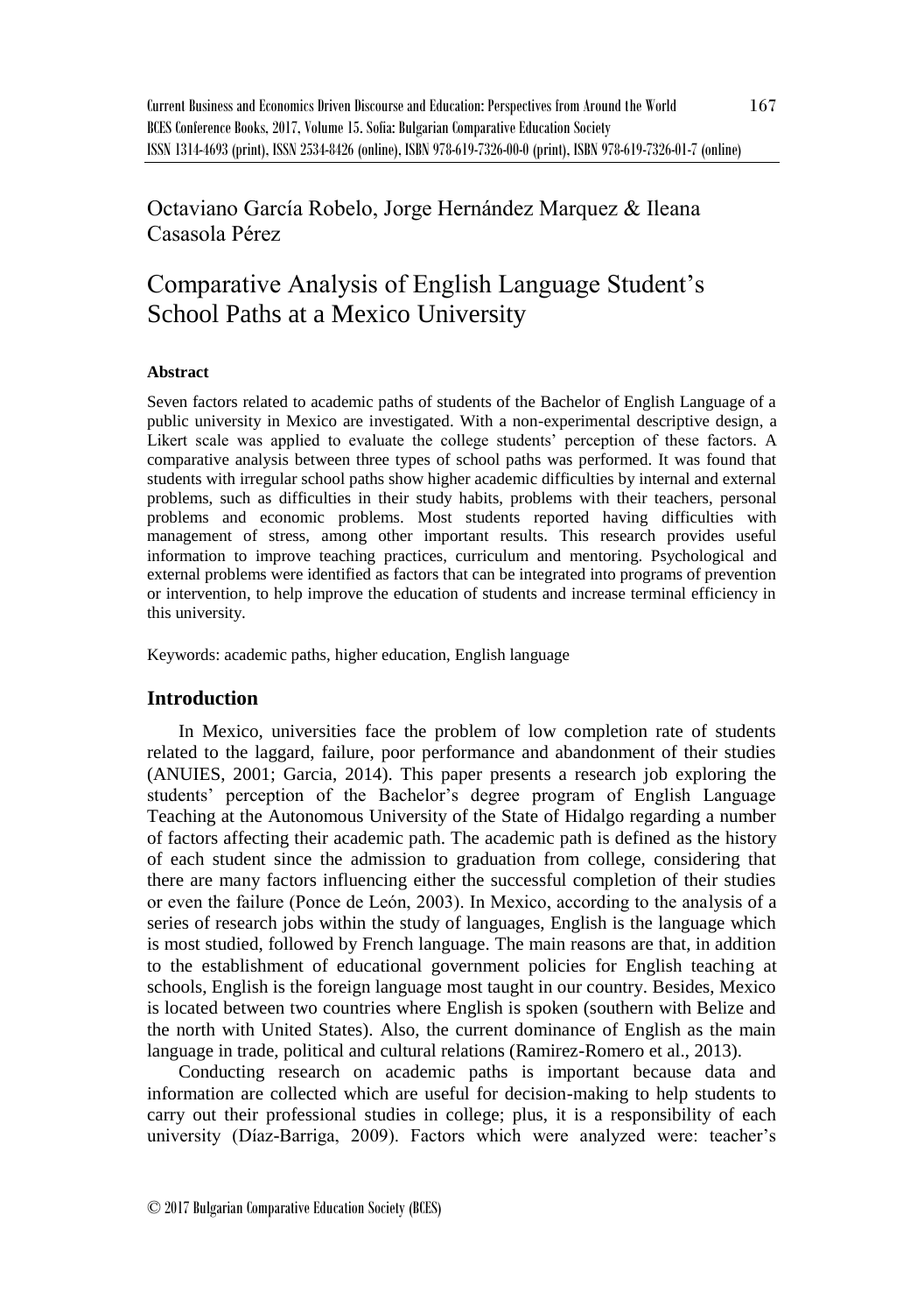perceptions acquired knowledge and skills during their training, perceptions of plans and curricula, academic difficulties due to external factors, academic difficulties due to internal factors, job expectation and mentoring. These factors are evaluated by applying the test that was applied to data collection.

### **Methodology**

A quantitative research methodology, including a descriptive non-experimental design was used to observe the phenomenon within its natural context and then analyze it, without manipulating variables. Data were recollected at a specific moment (Mertens, 2010; Hernández, Fernández & Baptista, 2010).

#### **Sample**

The sample consisted of 8 men and 17 women, with a total of 25 students in their second semester of the Bachelor's Degree in English Language Teaching at the Autonomous University of the State of Hidalgo, cohort 2014. The university is a public school.

In order to perform the analysis and follow the academic paths of students, it was considered necessary to choose the last cohort; therefore, it was decided that the sample should be purposive and include the total number of students of the recent cohort (Hernández et al., 2010) of the Academic Programme in English Language Education.

#### **Assessment tool**

The data collection tool employed for this study is questionnaire, the first section of which evaluates general data; the second section evaluates seven factors, including a series of items as statements with Likert-type answers. The instrument was previously tested and validated; a Cronbach's alpha of .90 was obtained. For the purpose of this paper, only results from the second section are presented.

#### **Data analysis**

For data analysis, students were organized according to their academic paths. Three were obtained: students with Excellent Paths, who did not fail any subjects and have a Grade Point Average (GPA) between nine and ten; students with Regular Paths who failed subjects and have a GPA between 8 and 8.9, and students with Irregular Paths having a GPA below 8 and have one or more failed subjects.

Then, the mean response of the three types of paths, i.e., of the three groups was compared. A descriptive statistics analysis was made only considering the average total response for each factor and for each group. Then, the response of each reagent of the factors analyzed was analyzed, considering that the answers have options 1 to 5. The response options were as follows:

- $1 =$  Strongly disagree
- $2$  = Disagree
- $3$  = Neutral
- $4 = \text{Agree}$
- $5 = \text{Totally agree}$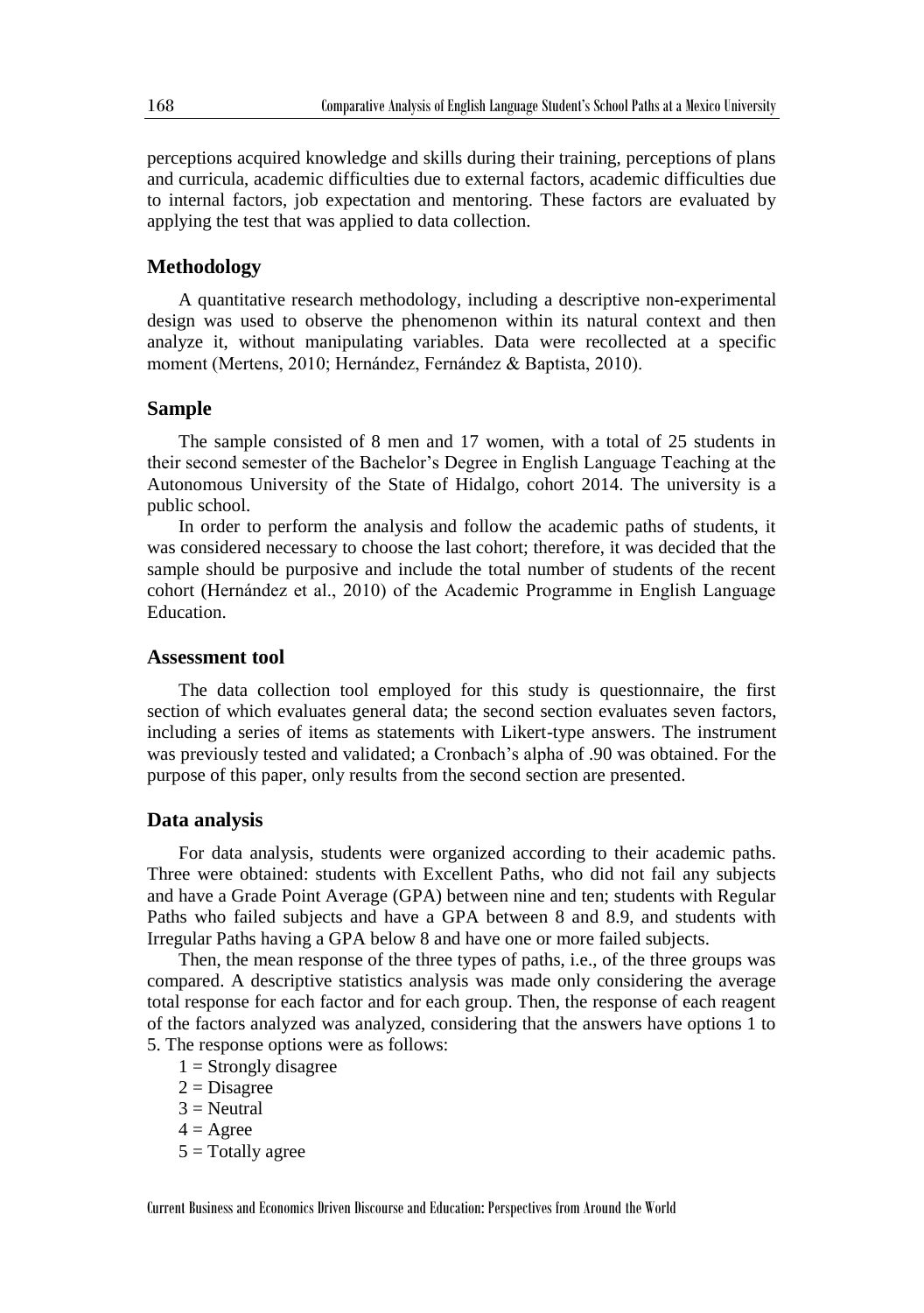#### **Results analysis per factor**

It was generally necessary, for the analysis and interpretation for each of the seven factors and their respective items, to consider the type of academic path of the students and their mean responses, which can gradually go from 1, which means Strongly disagree, to 5, which means Totally agree. The types of paths analyzed were: Excellent Path (1), Regular Path (2), and Irregular Path (3).

Thus, in these results, according to the descriptive analysis, an average response of 3.9 was found among Excellent Path students ( $N = 14$ ), an average response of 3.5 for Regular Path students ( $N = 8$ ) and an average response of 3.5, too, among Irregular Path students ( $N = 3$ ). In general, these results allow inferring a regular perception among students regarding the teacher's role, considering that most responses among students are located between level 3, Neutral, and level 4, Agree.

On the contrary, there was a very clear difference in the item evaluating the students' perception about whether "the teacher encourages an active participation": Irregular Path students seem to agree less regarding this role of the teacher, less agree on the role of the teacher, as compared to the perception of Excellent Path students.

Meanwhile, among the results obtained regarding the "Perception of knowledge and skills" factor which was acquired by students during their professional training, an average response was found among Excellent and Regular Path students of 4.4, an average 4.1 for Regular Paths and an average of 4.1 for Irregular Paths. These results show that students seem to agree regarding the fact that knowledge and skills they acquire during their training are useful and important, slightly better perception of students with Excellent Paths.

As for the "Perception of the Bachelor's degree program during training" factor, a favorable response was also found in which the average response for Excellent and Regular Path students was 4, the average response for Regular Path students was 3.7 and the average response for Irregular Path students was also 3.7. These responses indicate that they maintain a positive perception regarding the program.

An analysis per reactive stresses that students in the three paths agreed that "the activities planned in the program allowed them to increase their abilities to work together", "contents are updated", "the educational program level is excellent", "subjects are relevant to their training".

As for the "Perception of academic difficulties due to external factors" factor, an average response of 2.7 was found for students with excellent school paths ( $N = 19$ ), an average response of 2.6 was found for students of regular school paths ( $N = 4$ ), and an average response of 3.2 was found for students with irregular paths  $(N = 2)$ . These results indicate that students with an Irregular Path tend to show more academic difficulties, due to external factors.

Specifically, it is interesting that Irregular Path students fully agree in that "having learning difficulties because they are easily distracted". These students tend to agree that they have "school problems because are not satisfied with complex contents", "administrative procedures", "the career does not meet their expectations", "economic problems" and "difficulties with their teachers".

Regarding the results for the "Perception of academic difficulties due to internal factors" factor, an average response of 2.4 was found for Excellent Path students (N  $= 19$ ), of 2.9 for Regular Path (N = 4) and of 3.3 for Irregular Path (N = 2).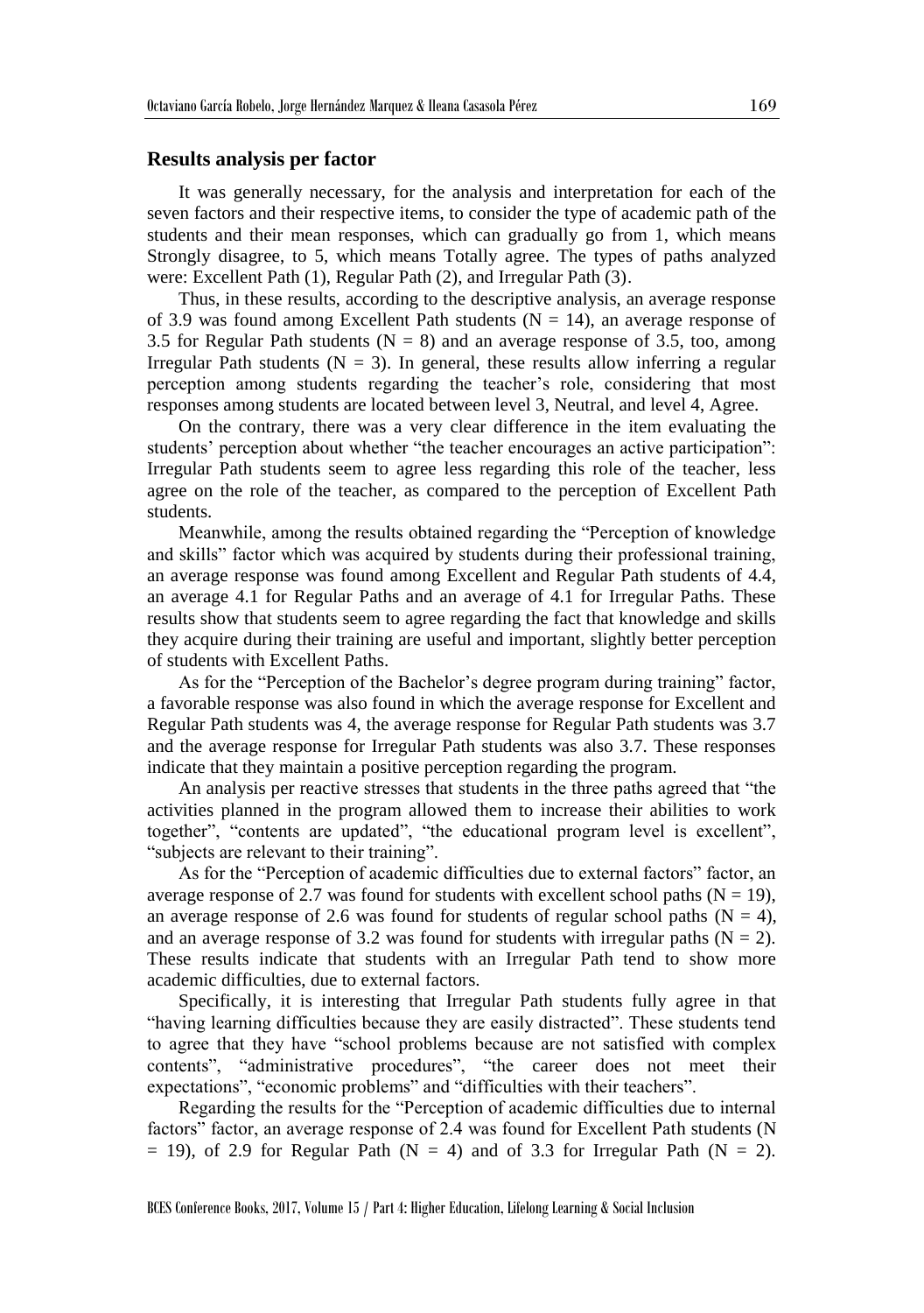Generally, those who reported having more school difficulties due to internal factors have Regular and Irregular Paths.

Specifically, students with Irregular Paths perceive having school difficulties, because they have "problems in their study habits" due to "personal problems", "a lack of interest in the contents" and a "lack of dedication to their studies". Students with Regular Paths have a smaller ratio of these problems. The three types of students show difficulties due to the "lack of stress management".

Regarding the results for the "Vocational expectations of students" factor, a favorable mean was generally found, and the average response of students with an Excellent Path was 4, it was 3.7 for students with a Regular Path, and also of 3.7 for Irregular Path students. This average response seems to show that they still agree and have positive vocational expectations.

In the analysis per item being favorable stresses the fact that students with the three paths almost fully agree that "the career being studied will allow them to work as teachers", and the response of Excellent Path students was slightly higher. Similarly, they seem to agree regarding the fact that "completing their studies will give them the opportunity to work abroad".

As for the item valuating "whether they would change their career", Excellent Path students disagree, Regular Path students have a neutral response and Irregular Path students said they agree to study another career.

As for the "Perception of mentoring" factor, an average response was found for Excellent Path students of 3.1, of 2.7 for Regular Path students and 2.8 for Irregular path students. Since the response was at an intermediate level, their response was neutral; however, both the Regular Path and the Irregular Path responses were slightly lower, and it was slightly better for Excellent Path students.

In the analysis made per item students with the three paths agreed that "the guardian assists with respect and ethics during counseling and supervision". On the other hand, they disagree regarding whether "the tutor assigns activities not related to personal development". Another reagent in which their disagreement is similar is related to the fact that the "tutor facilitates those processes for the obtainment of the grant".

## **Conclusions**

In conclusion, results show that students from the three school paths agree, since their responses were near level 4, considering that their teachers properly exercise their teaching activities. However, it is necessary that teachers continue to be updated, to self-evaluate their educational practices, to improve their teaching methods and strategies and adapt their students' learning to real contexts (Díaz-Barriga, 2010; Sola & Moreno, 2005).

As for two factors: perception of the theoretical and practical knowledge acquired during training, and the perception of academic plans and programs, students with the three types of paths showed a response between levels 3 and 4, so these factors are acceptable. Recent authors (Lavín & Farías, 2003) do not separate plans and programs from the constant changes faced by higher education; they say that one of the objectives of plans and programs is to ensure the student's general training by means of quality and innovation contents and the inclusion of supports such as mentoring, new learning models, evaluation, accreditation and certification.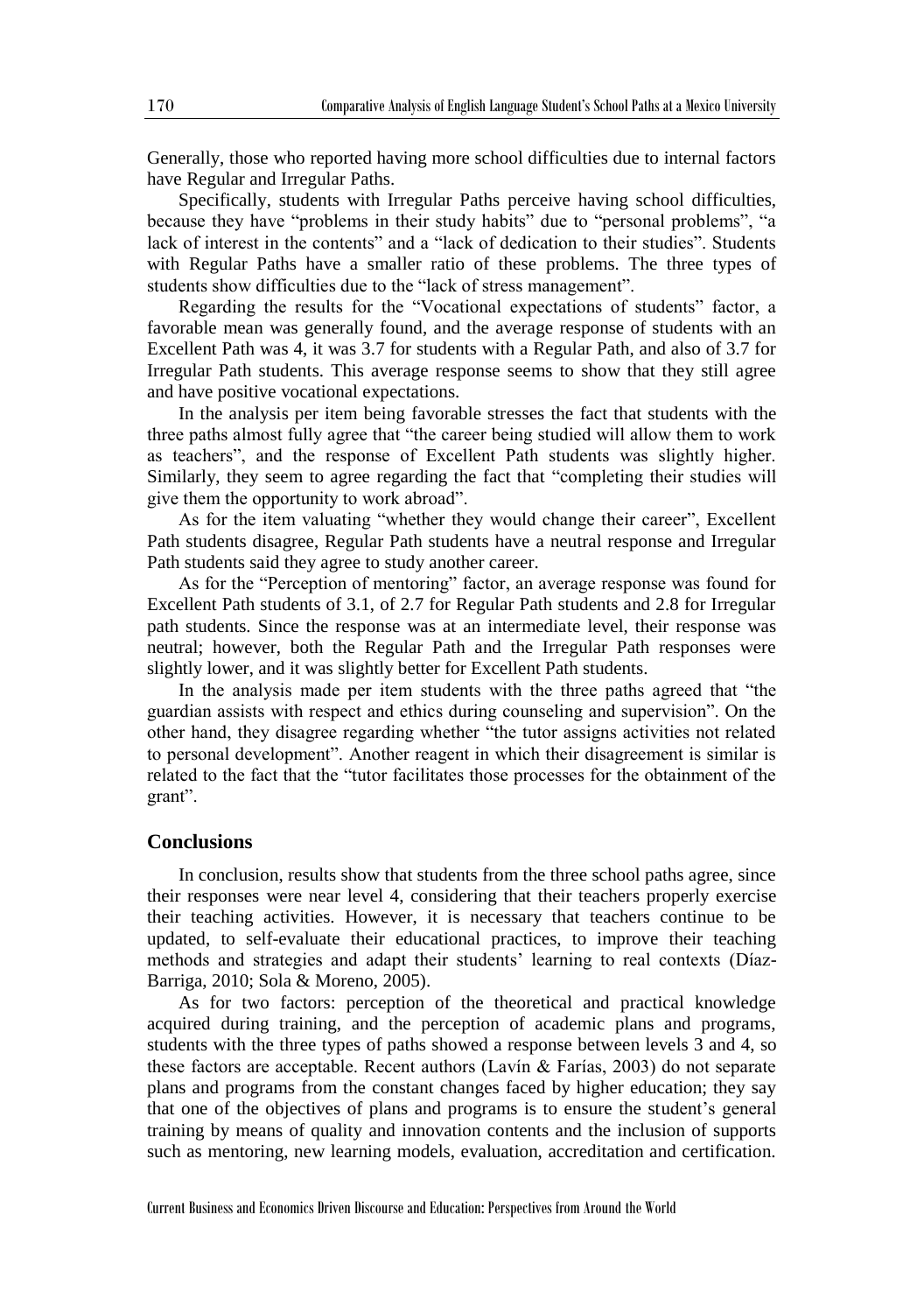So, it is important to have continuous evaluation, updating and innovation of curricular plans and programs regarding the knowledge acquired by the students who wish to obtain the Bachelor's Degree in English Language and consider the needs in the labor market.

Students with Irregular Paths reported having academic difficulties due to economic problems. These data are similar to those reported by Rodríguez in Chile (2015), where English language students with limited economic resources are those with the greatest difficulties, so it is suggested to look for alternatives to support the students' economic situation; for example, promoting and increasing the number of scholarships for students with greater financial needs.

Finally, the perception of mentoring in general. The response offered by students of the three paths was located at about level 3, thus suggesting the need to improve the tutorials offered to these students with different needs (García, 2014).

Globally, according to the perceptions of students of the three types of paths, they reported different needs to improve the quality of their learning. So school paths should continue to be analyzed, so as to find out which factors are relevant and which remedial intervention and prevention programs might be generated to help students develop professionally, successfully complete their studies and improve the terminal efficiency of their programs and university (García & Mendoza, 2015).

The findings for English Language student's paths in universities from Mexico provide useful information to improve the teaching and learning processes of English language. Students need support to improve their learning strategies. Teachers have to review their educational practice, as well as improve mentoring skills for students with difficulties.

Finally, this research was limited by the size of the sample, with the need to expand and work with large samples that allow statistical analysis to help relate or infer possible variables or factors with more accurately and statistical rigor. The research was conducted only with a sample of Mexico, it is important to conduct a comparative study with other universities in other countries, in order to analyze the behavior of this phenomenon and determine what could be resumed from other universities to help improve the training and terminal efficiency of these English language students.

#### **References**

- Asociación Nacional de Universidades e Instituciones de Educación Superior (ANUIES) (2001): *Deserción, Rezago y Eficiencia Terminal en las IES. Propuesta metodológica para su estudio*. México: ANUIES.
- Díaz-Barriga, Á. (2009): *El docente y los programas escolares. Lo institucional y lo didáctico*. México: Bonilla Artigas Editores.
- Díaz-Barriga, A. F. (2010): Los profesores ante las innovaciones curriculares. *Revista Iberoamericana de Educación Superior*, *UNIVERSIA*, 1(1), 37-57.
- García, R. O. (2014): Factores relacionados con las trayectorias escolares de estudiantes de ciencias de la educación de la UAEH. *Revista de Educación, Cooperación y Bienestar Social*, 4, 43-57. Recuperado de: http://revistadecooperacion.com/numero4/numero4.htm
- García, R. O. & Mendoza, D. F. G. (2015): Análisis del currículo, los docentes y su relación con el desarrollo de conocimientos en alumnos de una universidad pública de México.